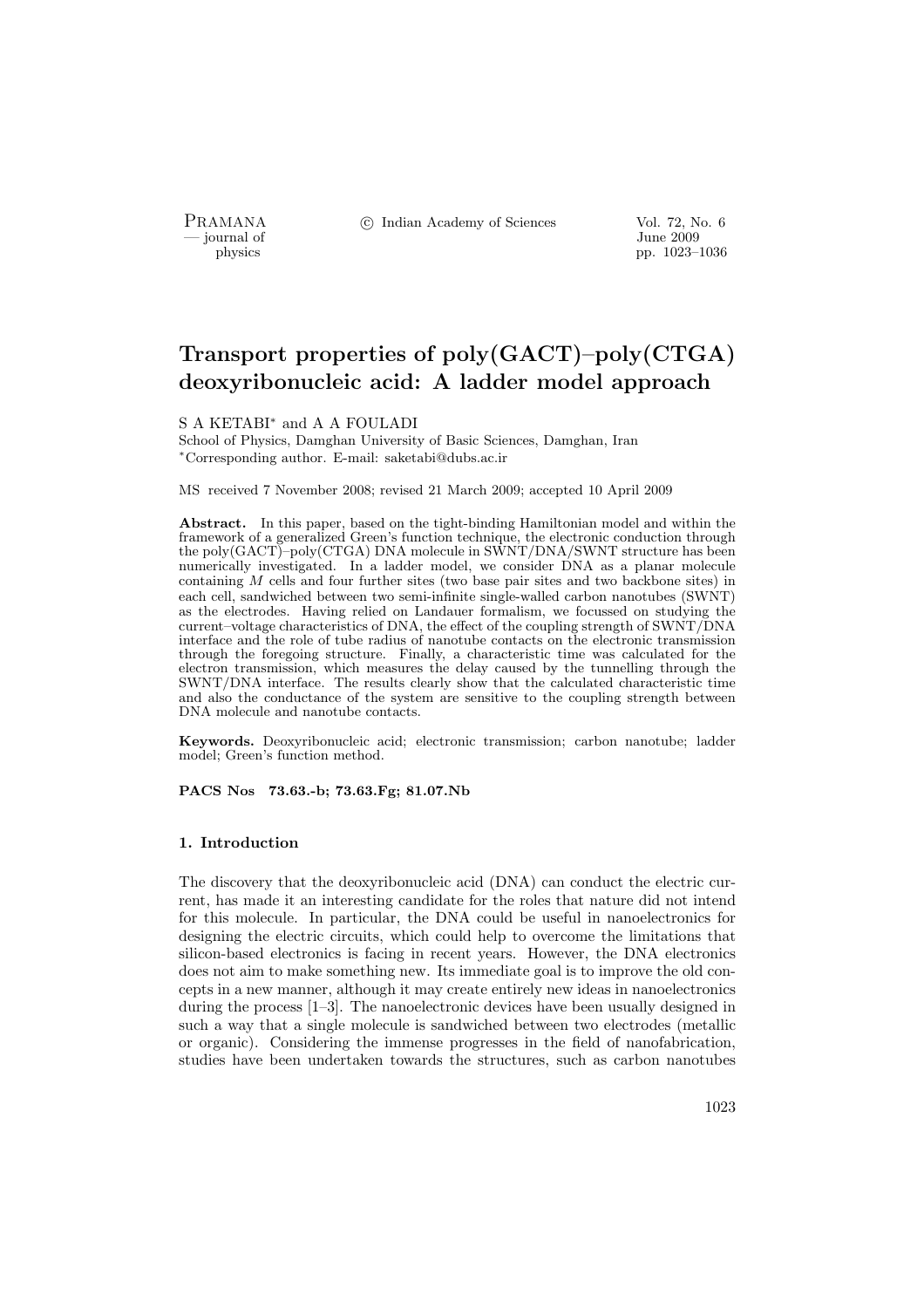(CNTs), as the nanoelectrodes [4–7]. The significantly improved switching characteristics of the short organic field effect transistors (FET) with CNT electrodes compared to the metallic ones are attributed to the excellent electrostatics attainable with the nanotube electrode geometry [8,9]. A number of experimental groups have reported the measurements of the current–voltage characteristics of the DNA molecule, which are, however, still quite controversial [10,11]. The DNA may be an insulator [12,13], a semiconductor [14] or a metal [15,16]. In particular, the Porath et al experiments [14], based on which, the DNA molecule is considered as a 10.4 nm long sequence, has an electrical characteristics similar to those of semiconductor diodes, which allows the current to flow in just one direction have stimulated some research interests towards the transport properties of the DNA. Accordingly, the DNA may be an excellent candidate for the molecular electronics and may serve as a molecular wire, transistor, switch or rectifier depending on its electronic properties [10,17]. Also, several theoretical models, which range from the quantum mechanical approaches, mostly use strictly one-dimensional tight-binding models [18–21] to the density functional theory [22], have been developed for investigating the electron transport properties of the DNA molecule. Several studies on the structural, electronic and conduction properties of the DNA have been published [15–20]. Most studies have been focussed on understanding the details of the DNA electronic structures, the nature of electronic states, impurities and how the geometrical factors affect the conduction properties of the DNA in the nanoelectronics devices [1–4,23]. However, there are some significant factors, the influences of which on the conductance through the electrode–(single)molecule–electrode structure have not yet been fully studied. For example, the role of the radius of nanotube electrodes [24] and the contact-dependent effects on the electronic transmission through the molecule [25] and also the issue of how long the tunnelling electron actually spends through the electrode/molecule interface potential are of particular interest [26,27]. Here, we focus on the role of SWNT/DNA coupling strength, as an important parameter in studying the electronic transport through the DNA. We calculate an interaction time for the electron tunnelling through the SWNT/DNA interface. It is shown that there is a close relationship between the coupling strength in the interface and the above time-scale. We find that, as the coupling strength between the CNT electrodes and the DNA molecule increases, the tunnelling time sharply decreases. In the presented model, the typical system is considered as a planar DNA molecule sandwiched between two semi-infinite armchair  $(l, l)$  single-walled carbon nanotubes (SWNT) as the nanoelectrodes (figure 1). The model and the explanation of the computational methods for the study of the conductance properties of the model structure are introduced in §2. The results and discussion are presented in §3, followed by the conclusion in §4.

# 2. Methodology

As it is well-known, the nature of charge transfer and electron transport through the DNA molecule depends on the understanding of its structural parameters. The DNA consists of a double-helix with an aromatic π-stack core, where four types of nucleobases (thymine, T; cytosine, C; adenine, A; guanine, G) participate in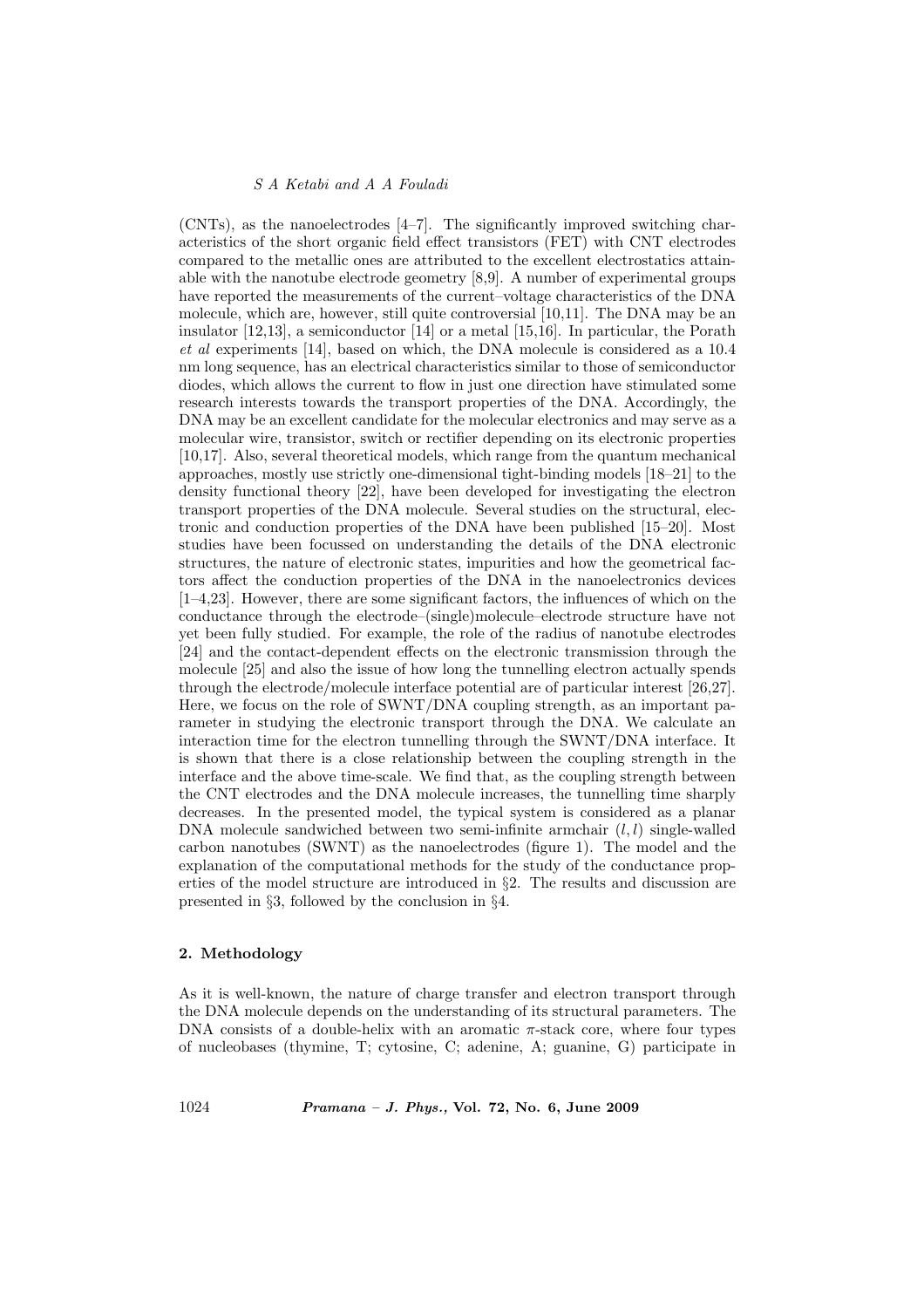

Transport properties of poly(GACT)–poly(CTGA) DNA

Figure 1. A schematic representation of the SWNT/DNA/SWNT structure. The suggested ladder model for the DNA contains the cells connecting each other.

Watson–Crick base pairing (G:C; A:T) [28]. A detailed knowledge of the DNA structure suggests that the  $\pi-\pi$  interaction between the stacked base pairs in the DNA could support extended charge transport. The density-functional calculations [22] have shown that the bases, especially guanine, are rich in  $\pi$ -orbitals. The double-strand DNA could offer pathways for the long-range charge transport. The electronic coupling through a duplex stack of nucleobases is expected to involve in both intrastrand and interstrand pathways [29]. Here, we consider a ladder model to study the DNA electronic properties, which includes the backbone structure of the DNA, explicitly. As shown in figure 1, the DNA molecule in the ladder model have two central conduction channels in which G and C (A and T) sites represent a base-pair (bp), which are interconnected and further linked to the upper and lower sites, representing the backbone. The backbone sites, however, are not interconnected along the DNA sequence [17]. In the presented model, the DNA structure as a two-dimensional layer, consisting of  $M$  cells and further four sites in each cell, is set between two semi-infinite armchair  $(n,n)$  SWNTs as the electrode and then the conductance properties of the system is numerically calculated, based on well-known procedures particularly suitable for treating the electron transmission through the mesoscopic structures, Landauer formalism and a generalized Green's function method. As illustrated in figure 1, each cell connects to the left (right) cell through two horizontal hopping integrals,  $t<sub>0</sub>$ . Also, in a typical cell, the base-pair sites connect to each other through a hopping integral  $t_{\text{GC}}(t_{\text{AT}})$  and connect to the upper and lower backbone sites via vertical hopping integrals, t. The first(end) cell, via the linker groups, may be connected to the left(right) semi-infinite armchair  $(l,$ l) SWNT as a nanocontact. In this study, we consider a ladder model for the DNA molecule of  $M = 32$  cells (128 sites), in which the nanocontacts are considered to be the armchair (5,5).

# 2.1 The Hamiltonian model

The following generalized Hamiltonian is considered for the description of the SWNT/DNA/SWNT structure: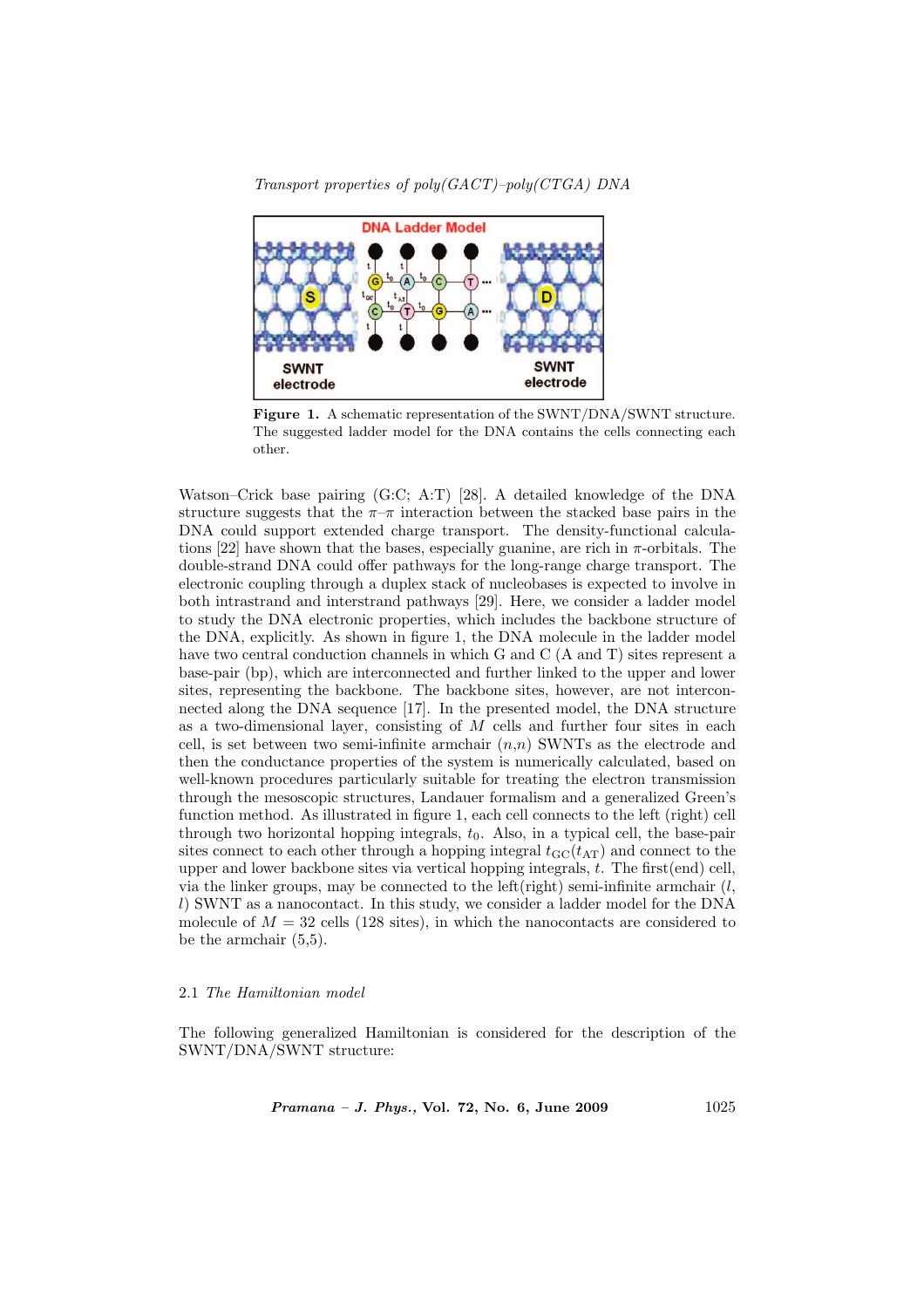$$
H = H_{\text{SWNT}} + H_{\text{DNA}} + H_{\text{C}},\tag{1}
$$

where  $H_{\text{SWNT}}$ ,  $H_{\text{DNA}}$  and  $H_{\text{C}}$  describe the semi-infinite SWNT nanocontacts, the DNA Hamiltonian and the couplings of the contacts to DNA molecule, respectively. The SWNTs (electron reservoirs) are modelled within the tight-binding approximation with only one  $\pi$ -orbital per atom. Accordingly,  $H_{\text{SWNT}}$ , which can describe well reasonably the band structure of a nanotube, especially near the Fermi level, which is considered zero in this case, because the on-site energy is assumed to be zero and each orbital is half-filled,

$$
H_{\text{SWNT}} = \sum_{i} \varepsilon_{i} |i\rangle\langle i| - \sum_{i} t_{i,i+1} |i\rangle\langle i+1| + \text{h.c.},\tag{2}
$$

where  $|i\rangle$  denotes the electron state in the reservoirs. For the semi-infinite SWNT contacts, we set  $\varepsilon_i = \varepsilon_0$  for all i and also  $t_{i,i\pm 1} = t_{\text{SWNT}}$  between all i and  $i \pm 1$ for the nearest-neighbour hopping.  $H_C$ , which denotes the interacting Hamiltonian between the DNA molecule and the nanotube contacts, is given as

$$
H_{\rm C} = -t_c(|i\rangle\langle 1| + |M\rangle\langle i|). \tag{3}
$$

Here,  $t_c$  denotes the interaction strength between the single electron states of base-pairs in the cell of number  $1(M)$  from the left(right) and the electron states in the left $(right)$  electrode of the DNA molecule. Using the Löwdin's matrix partition technique [30], we may rewrite the Hamiltonian of the total system as follows:

$$
H_{\text{eff}} = -\Sigma^{\text{L}}|1\rangle\langle 1| + H_{\text{DNA}} - \Sigma^{\text{R}}|M\rangle\langle M|,\tag{4}
$$

where  $\Sigma^L(\Sigma^R)$  is the self-energy matrix resulting from the coupling of the DNA molecule to the left(right) electrode. Now, considering the ladder model for the DNA molecule, according to figure 1, the effective Hamiltonian (4) can be expressed in the matrix form as follows:

$$
H_{\text{eff}} = \begin{bmatrix} H_1 & T_1 & 0 & \cdots & \cdots & \cdots & \cdots & 0 \\ T_1^+ & H_2 & T_2 & 0 & \vdots & \vdots & \vdots & \vdots & \vdots \\ 0 & T_2^+ & H_3 & \cdots & 0 & \vdots & \vdots & \vdots & \vdots \\ \vdots & 0 & \ddots & \ddots & 0 & \vdots & \vdots & \vdots \\ \vdots & \vdots & \vdots & 0 & \ddots & H_{i-1} & \cdots & 0 & \vdots \\ \vdots & \vdots & \vdots & \vdots & 0 & \ddots & H_{i+1} & \cdots & 0 \\ \vdots & \vdots & \vdots & \vdots & \vdots & 0 & \ddots & \ddots & T_{M-1} \\ 0 & \cdots & \cdots & \cdots & \cdots & \cdots & 0 & T_{M-1}^+ & H_M \end{bmatrix},
$$
(5)

where  $H_i$  is a  $4 \times 4$  three-diagonal matrix describing the four sites within the *i*th cell (see figure 1) and  $T_{i-1}^+$  and  $T_i$  are  $4 \times 4$  matrices describing the hopping to and from the cell  $i$ . Thus: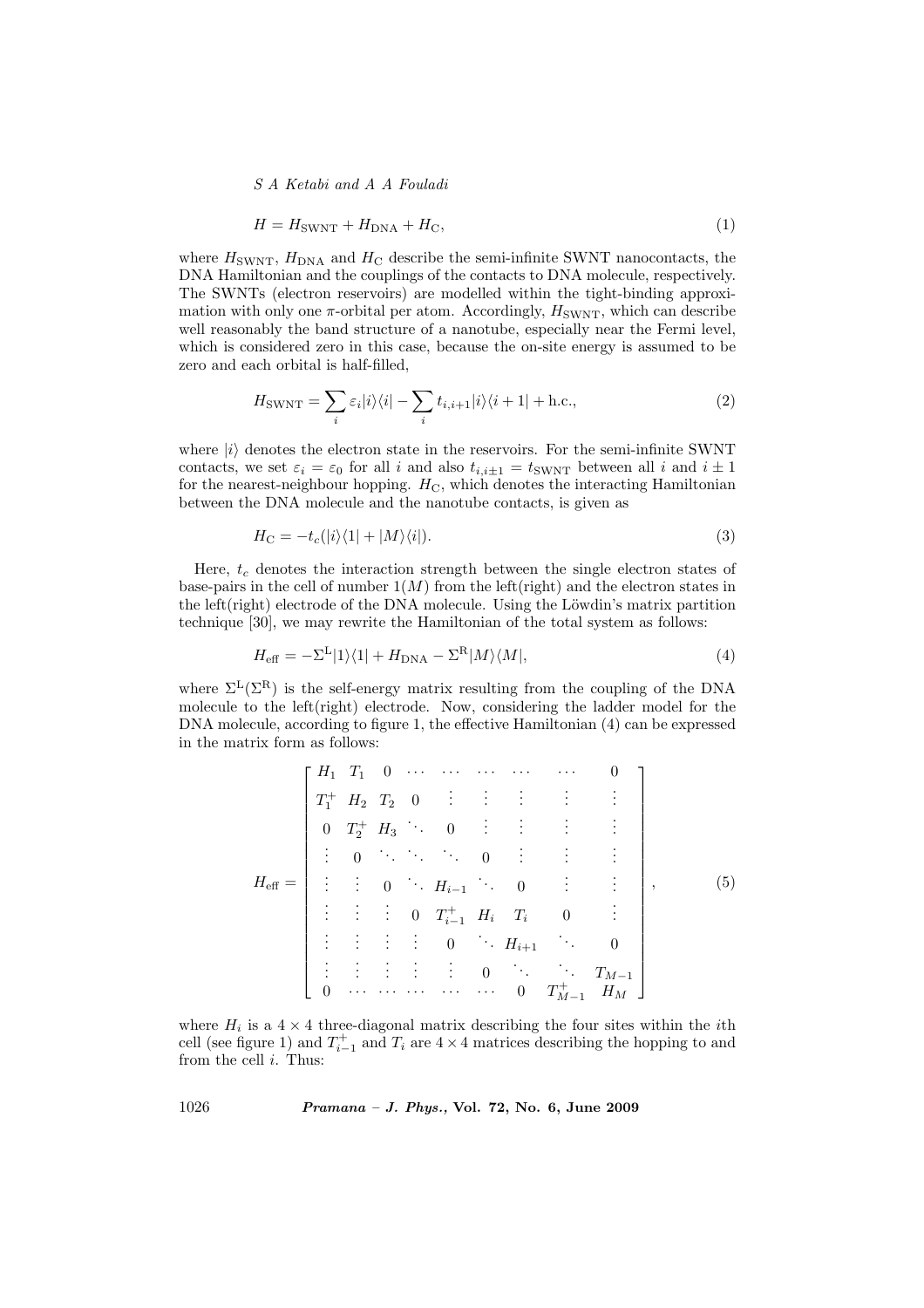Transport properties of poly(GACT)–poly(CTGA) DNA

Table 1. The rescaled tight-binding parameters used in this study [31].

| On-site energies              | Hopping integrals $(eV)$ |
|-------------------------------|--------------------------|
| $\varepsilon_{\rm G}=0.633$   | $t_{\rm GC} = 0.90$      |
| $\varepsilon_{\rm C}=0.723$   | $t_{AT} = 0.34$          |
| $\varepsilon_A = 0.672$       | $t = 1.50$               |
| $\varepsilon_{\rm T} = 0.744$ | $t_0 = 0.15$             |

$$
H_{1} = \begin{bmatrix} \varepsilon_{11} & t & 0 & 0 \\ t & \varepsilon_{12} - \Sigma_{12} & t_{\rm GC} & 0 \\ 0 & t_{\rm GC} & \varepsilon_{13} - \Sigma_{13} & t \\ 0 & 0 & t & \varepsilon_{14} \end{bmatrix};
$$

$$
H_{M} = \begin{bmatrix} \varepsilon_{M1} & t & 0 & 0 \\ t & \varepsilon_{M2} - \Sigma_{M2} & t_{\rm TA} & 0 \\ 0 & t_{\rm TA} & \varepsilon_{M3} - \Sigma_{M3} & t \\ 0 & 0 & t & \varepsilon_{M4} \end{bmatrix}
$$

$$
H_{i} = \begin{bmatrix} \varepsilon_{i1} & t & 0 & 0 \\ t & \varepsilon_{i2} & t_{\text{AT}(\text{CG})} & 0 \\ 0 & t_{\text{AT}(\text{CG})} & \varepsilon_{i3} & t \\ 0 & 0 & t & \varepsilon_{i4} \end{bmatrix}; \quad 1 < i < M;
$$
  

$$
T_{i} = \begin{bmatrix} 0 & 0 & 0 & 0 \\ 0 & -t_{0} & 0 & 0 \\ 0 & 0 & -t_{0} & 0 \\ 0 & 0 & 0 & 0 \end{bmatrix}.
$$
 (6)

Here,  $i = 1, M, j = 2, 3$  and  $\Sigma_{ij} = \Sigma$ . The matrix of self-energies is defined as

$$
\Sigma^{\mathcal{L}} = \Sigma^{\mathcal{R}} = \Sigma_{ij} = \begin{pmatrix} 0 & 0 & 0 & 0 \\ 0 & \Sigma & 0 & 0 \\ 0 & 0 & \Sigma & 0 \\ 0 & 0 & 0 & 0 \end{pmatrix}.
$$
 (7)

Also,  $E_{ij} = \varepsilon_{ij} - z$   $(i = 1, ..., M$  and  $j = 1, 2, 3, 4)$ , where  $\varepsilon_{ij}$  are the on-site energies within each cell, which is defined according to table 1 and  $z = E + i0^+$  is the complex number whose real part,  $E$ , is the energy at which the transfer occurs. Here, the rescaled parameters are used for the on-site energies of poly(GACT)–poly(CTGA) structure, as listed in table 1. The parameters adapted for the effective Hamiltonian in this work are rescaled by  $\varepsilon_{\text{backbone}} = 12.27 \text{ eV}$  [31]. So,  $\varepsilon_x = \varepsilon_x^0/\varepsilon_{\text{backbone}}$  with  $x = G$ , C, A and T.

Now, the conductance of the SWNT/DNA/SWNT structure can be calculated, based on the above-suggested model Hamiltonian. The most commonly used computational scheme for calculating the (coherent-) conductance, g, are the Landauer theory [32] and the Green's function formalism [33,34]. The conductance g is simply proportional to the transmission coefficient,  $T(E)$ , for the injected electrons at the Fermi energy: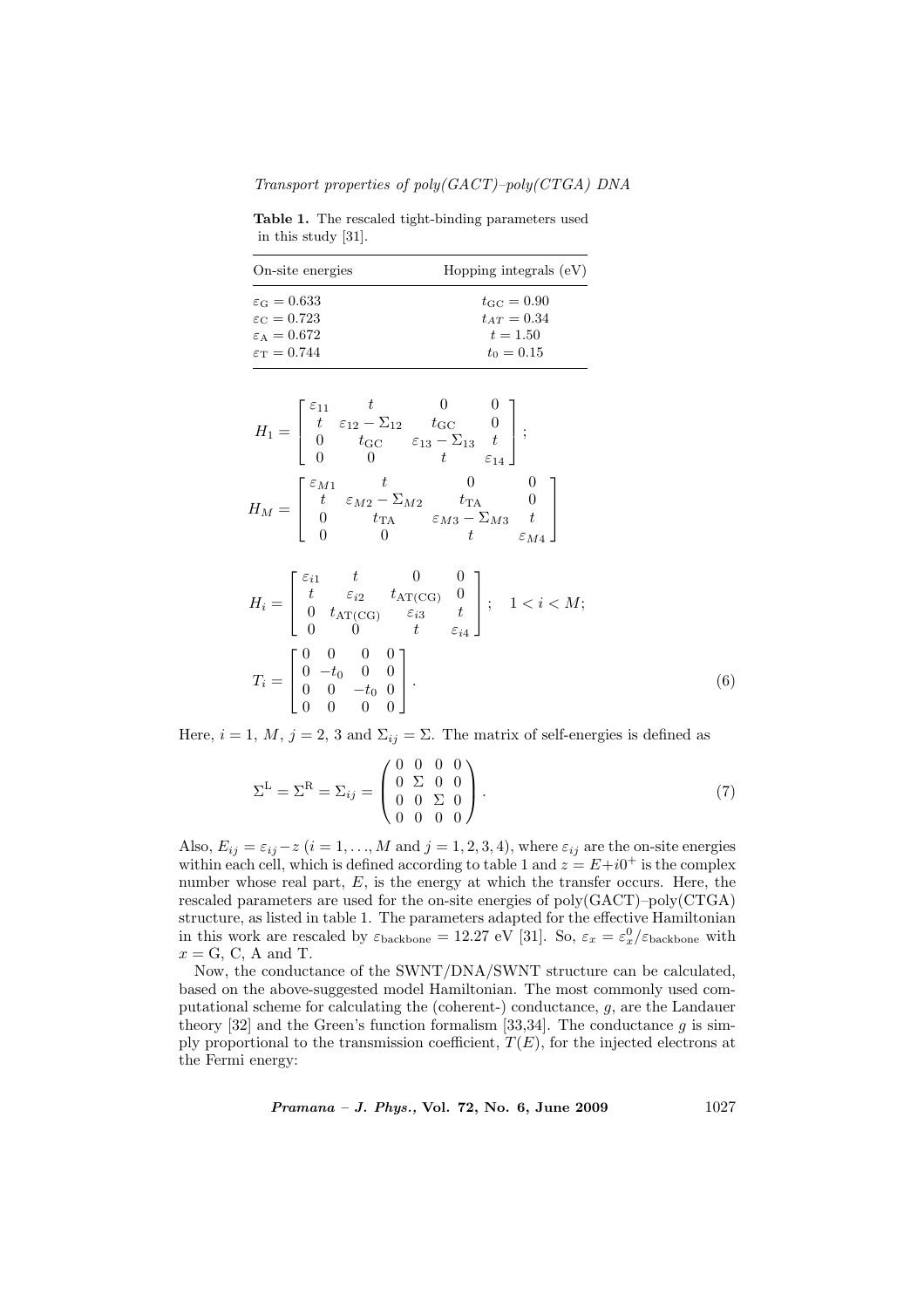$$
g = g_0 T(E); \quad g_0 = \frac{2e^2}{h}.
$$
\n(8)

The transmission coefficient can be calculated from the knowledge of the molecular energy levels, the nature and the geometry of the contacts. Using the Fisher–Lee formalism [35], the differential conductance may be expressed as

$$
g = g_0 |G_{1M}(E)|^2 \Delta_1(E + eV) \Delta_M(E), \tag{9}
$$

where  $G_{1M}(E)$  is the  $(1, M)$  element of the retarded Green's function matrix of the DNA molecule.  $\Delta_1(=\Delta_M)$ , the spectral density matrix, is related to the semiinfinite left(right) electrode Green's function matrix. The details of how  $\Delta$  and  $G_{1M}(E)$  may be calculated are found in [24]. Having introduced the self-energy corrections into the bare molecule Green's function, electronic Green's function of the DNA molecule in the CNT/DNA/CNT sandwich is defined as

$$
G^{-1} = G_m^{-1} - \Sigma^{\mathcal{L}} - \Sigma^{\mathcal{R}},\tag{10}
$$

where  $G_m^{-1}$  and  $\Sigma^{\text{L(R)}}$  are the retarded Green's function of the bare DNA molecule and the left(right) SWNT self-energy matrix, respectively. The operator of the retarded Green's function of the bare molecule is given by

$$
G^{m} = (1z - H_{\text{DNA}})^{-1}; \quad z = E + i0^{+}, \tag{11}
$$

in which  $H_{\text{DNA}}$  represents the Hamiltonian of the bare molecule and 1 stands for the identity matrix. In order to calculate the Green's function matrix element  $G_{1M}(E)$ , in eq. (9), which carries all the information about the molecular structure necessary for the conductance calculation, the partitioning algorithm proposed by Mujica et al has to be generalized [33] to the presented ladder model of the DNA structure. Accordingly,  $G_{1M}(E)$  can be found in the matrix form as follows:

$$
G_{1M}(E) = [G_{\text{eff}}]_{1M}^{-1} = \begin{bmatrix} G_1 & T_1 & 0 & \cdots & \cdots & \cdots & \cdots & 0 \\ T_1^+ & G_2 & T_2 & 0 & \vdots & \vdots & \vdots & \vdots & \vdots \\ 0 & T_2^+ & G_3 & \cdots & 0 & \vdots & \vdots & \vdots & \vdots \\ \vdots & 0 & \ddots & \ddots & \ddots & 0 & \vdots & \vdots & \vdots \\ \vdots & \vdots & \vdots & 0 & \ddots & G_{i-1} & \cdots & 0 & \vdots \\ \vdots & \vdots & \vdots & \vdots & 0 & \ddots & G_{i+1} & \cdots & 0 \\ \vdots & \vdots & \vdots & \vdots & \vdots & 0 & \ddots & \ddots & T_{M-1} \\ 0 & \cdots & \cdots & \cdots & \cdots & 0 & T_{M-1}^+ & G_M \end{bmatrix}_{1M}^{-1}
$$

where  $G_i$  describes the Green's function of the *i*th cell. Thus

$$
G_1 = \begin{bmatrix} E_{11} & t & 0 & 0 \\ t & E_{12} + i\Delta_{12} & t_{\rm GC} & 0 \\ 0 & t_{\rm GC} & E_{13} + i\Delta_{13} & t \\ 0 & 0 & t & E_{14} \end{bmatrix};
$$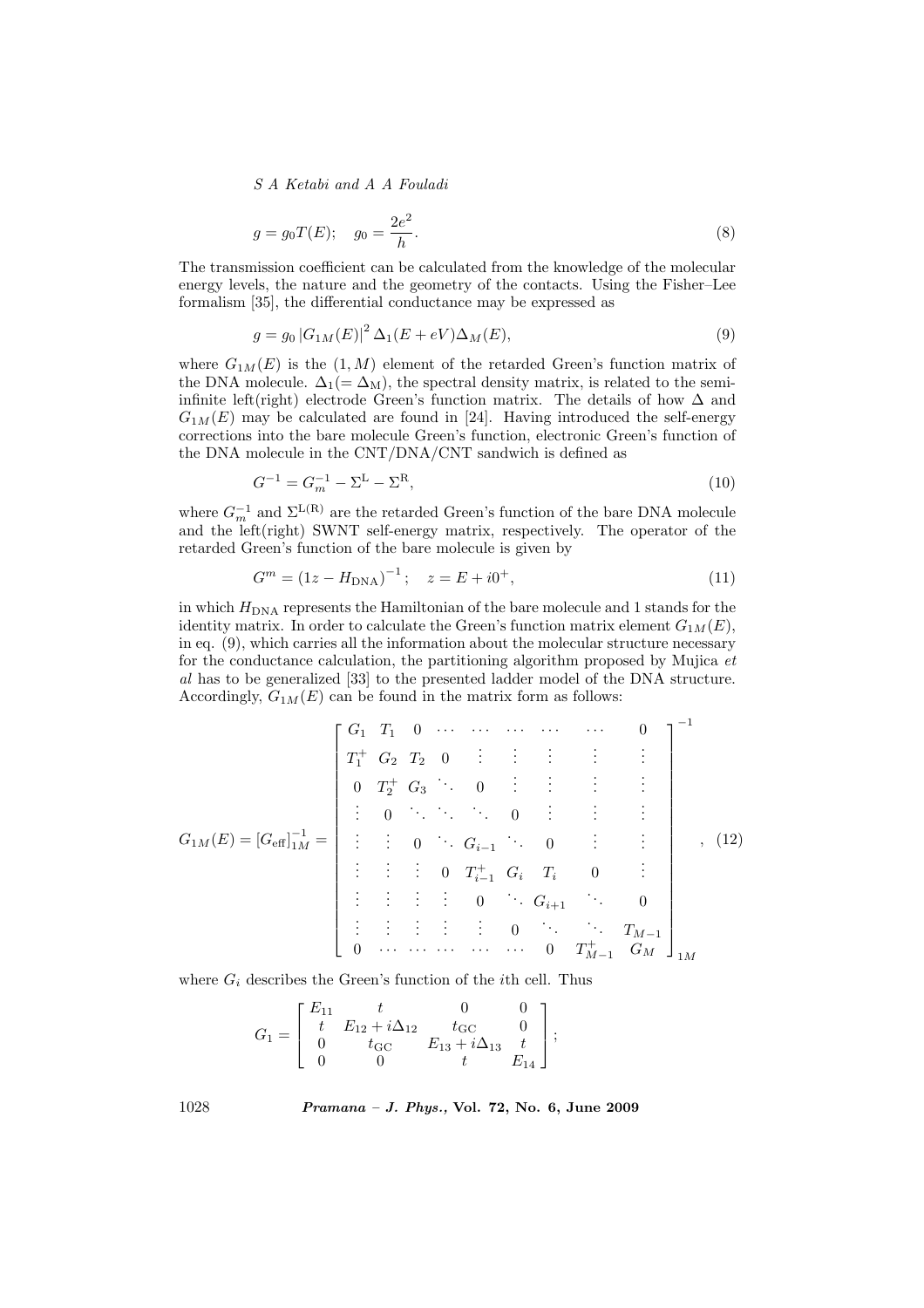Transport properties of poly(GACT)–poly(CTGA) DNA

$$
G_M = \begin{bmatrix} E_{M1} & t & 0 & 0 \\ t & E_{M2} + i\Delta_{M2} & t_{\text{TA}} & 0 \\ 0 & t_{\text{TA}} & E_{M3} + i\Delta_{M3} & t \\ 0 & 0 & t & E_{M4} \end{bmatrix}
$$

$$
G_i = \begin{bmatrix} E_{i1} & t & 0 & 0 \\ t & E_{i2} & t_{\text{AT(CG)}} & 0 \\ 0 & t_{\text{AT(CG)}} & E_{i3} & t \\ 0 & 0 & t & E_{i4} \end{bmatrix}; \quad 1 < i < M \tag{13}
$$

in which, with  $i = 1$ , M and  $j = 2, 3, \Delta_{ij} = \Delta$ , the imaginary part of the SWNT self-energies,  $\Sigma$ , is given as

$$
\Sigma^{\alpha} = \Lambda^{\alpha} - i\Delta^{\alpha} = \sum_{m_{\alpha}, m_{\alpha}'} (t_c)_{m_{\alpha}} (t_c)_{m_{\alpha}'} g_{m_{\alpha}, m_{\alpha}'}^{\alpha}; \quad \alpha = L(R), \tag{14}
$$

where  $m_\alpha$  and  $m'_\alpha$  run over the interfacial end-atoms of the SWNTs.  $g^\alpha_{m_\alpha,m'_\alpha}$  is the semi-infinite left(right) electrode Green's function matrix and expressed as [36]

$$
g_{n_y,n'_y}(E) = \frac{1}{2\ell} \sum_{j=1}^{2\ell} \varphi_j(n_y) \tilde{G}^j(E) \varphi_j^*(n'_y), \qquad (15)
$$

where  $\varphi_j(n_y) = \exp(ik_y^j n_y a)$ , with  $k_y^j a = \pi j l$  and  $1 \le j \le 2l$ . We assume the x direction to be parallel to the tube (and to the transport direction) and  $y$  to be the finite transverse coordinate.

 $\tilde{G}(E)$  is the surface Green's function given by [36]

$$
\tilde{G}^{j}(E) = \frac{E - \varepsilon}{4t_{\text{SWNT}}^{2}} \left( 1 + i \frac{\sin(q_{\beta^{*}}^{j} a/2)}{\sqrt{((E - \varepsilon)/2t_{\text{SWNT}})^{2} - \sin^{2}(\pi j/l)}} \right);
$$
\n
$$
\beta^{*} = \text{sign}(E - \varepsilon),
$$
\n(16)

and

$$
\cos\left(\frac{q_\beta^j a}{2}\right) = -\left(\frac{1}{2}\right)\cos\left(\frac{\pi j}{l}\right) - \frac{\beta}{2}\sqrt{\left(\frac{E-\varepsilon}{2t_{\text{SWNT}}}\right)^2 - \sin^2\left(\frac{\pi j}{l}\right)}. (17)
$$

In general, there are  $N = 2l$  atomic positions over the interfacial end-atoms of the nanotube. For an armchair  $(l,l)$  SWNT topology imposed, the number of carbon sites at the interface are 2l. In this work we set  $l = 5$ .

According to the foregoing procedure, the electronic density of states (DOS) of the system is calculated. The DOS at site  $i$  is given by

$$
\rho_i(E) = -\frac{1}{\pi} \text{Im} \{ G_{ii}(E) \} \,. \tag{18}
$$

Using eqs (12) and (13), the diagonal elements of the Green's function matrix are obtained as follows:

$$
G_{ii}(E) = G_K; \quad K \neq 1, M,
$$
  
\n
$$
G_{11}(E) = G_1; \quad G_{MM}(E) = G_M.
$$
\n(19)

Pramana – J. Phys., Vol. 72, No. 6, June 2009 1029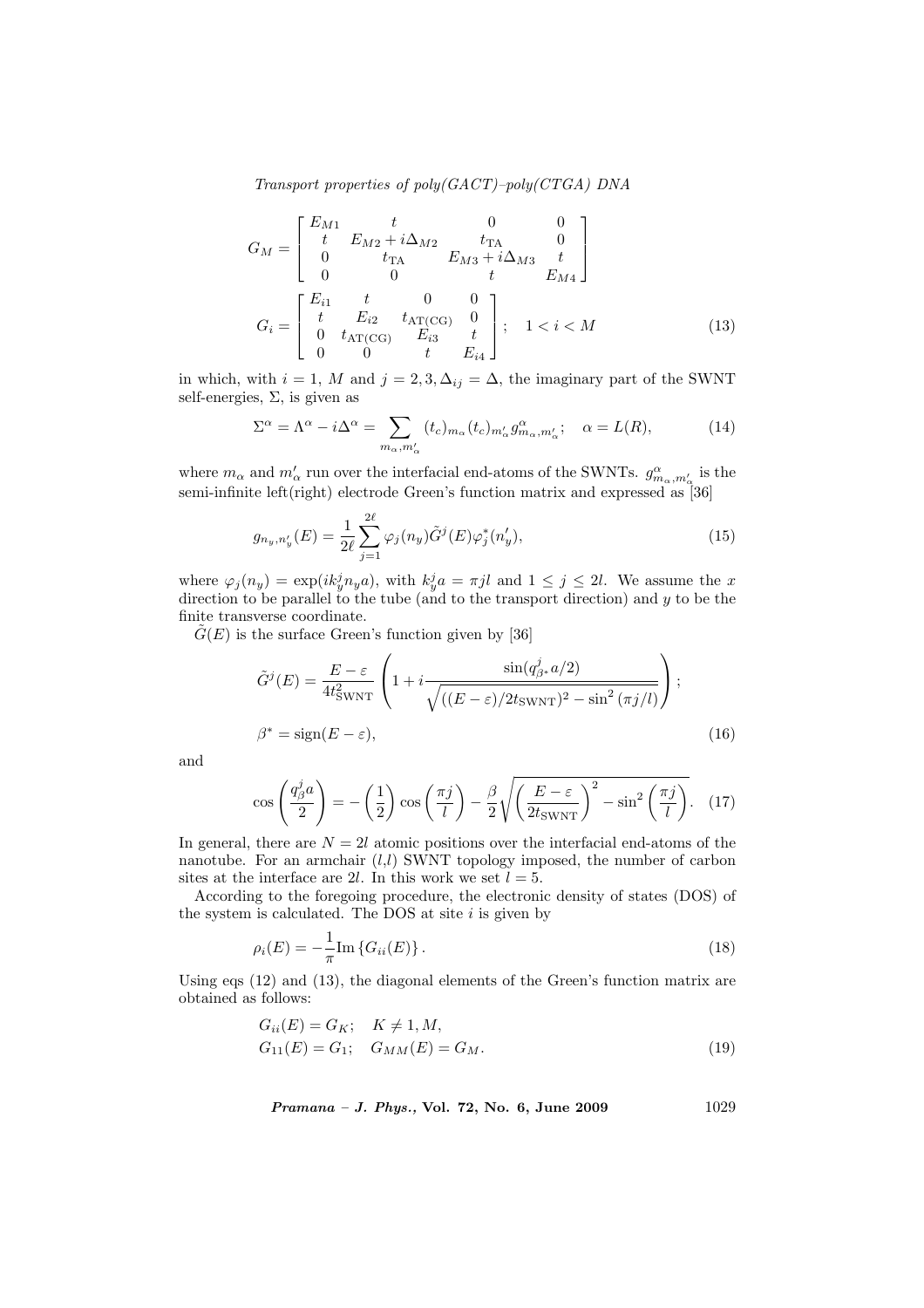#### 2.2 The characteristic tunnelling time

The important aspect of the molecular electronic structure, which has been less studied and has a strong influence on the size of the transmission, is the electronic coupling between the nanotube contacts and the DNA molecule. An expression was found, which related  $t_c$ , the coupling strength of SWNT/DNA interface to an interaction time, describing the delay by the electron tunnelling through this interface. Theoretically, the electron behaviour in a quantum mechanical system is subject to the limitations imposed by the uncertainty principle. Therefore, the study of the conductivity through the mesoscopic segments must be accurately treated in order to characterize the electron transmission in these systems. So, the characteristic interaction time, as expected, via the minimized energy–time uncertainty relation, is given by

$$
\tau(E) = \frac{h}{2\Delta E},\tag{20}
$$

where  $\Delta E$  is the change of the electron energy E during the tunnelling process. For small  $\Delta E$ , one may expand  $t(E)$ , the transmission amplitude, as

$$
t(E + \Delta E) = t(E) + \Delta E \frac{\partial t(E)}{\partial E} + \cdots
$$

For  $\Delta E$  satisfying  $\Delta E(\partial t(E)/\partial E) \approx O(t(E))$ , the following form will be resulted for the interaction time [39]:

$$
\tau(q) = \left| -\left(\frac{h}{t_{\text{SWNT}}}\right) \frac{1}{t(q)} \frac{\partial t(q)}{\partial q} \right|,\tag{21}
$$

where  $q = (\varepsilon_0 - E)/t_{\text{SWNT}}$  is set. To this end, using eqs (8) and (9) for  $|t(E)|^2 =$  $T(E)$ , one may obtain the following expression for  $\tau(q)$ :

$$
\tau(q) = \left| \left( \frac{h}{t_{\text{SWNT}}} \right) W(q) \right|,\tag{22}
$$

where  $W(q) = 1 + \left(\frac{1}{K(q)}\right)$  $\int \frac{\partial K(q)}{\partial q}$  and  $K(q)$  with  $\chi = t_{\text{SWNT}} \xi^2 (\Gamma_{1p} + \Gamma_{Mp})$  and  $\delta =$  $t_{\text{SWNT}}^2 \xi^4 (\Gamma_{1p} \Gamma_{Mp} - \Gamma_{1M} \Gamma_{M1})$  is found as  $K(q) = q^2 - \chi q + \delta$ . Here,  $\xi = t_c/t_{\text{SWNT}}$ and  $\Gamma_{ij}$  are the matrix elements of Green's function of the DNA molecule, which are given by eqs (12) and (13). So

$$
\Gamma_{1p} = (G_1)_{1p} = E_{1p} + i\Delta \n\Gamma_{Mp} = (G_M)_{Mp} = E_{Mp} + i\Delta
$$
  $p = 2, 3; \quad \Gamma_{1M} = \Gamma_{M1} = 0.$  (23)

Finally, the following form is obtained for  $\tau(q)$ :

$$
\tau(q) = \frac{h}{|t_{\text{SWNT}}|} \left| \frac{q^2 + 2\chi(t_{\text{SWNT}} - 1)q + \delta(t_{\text{SWNT}} + 1) - \chi}{q^2 - \chi q + \delta} \right|.
$$
 (24)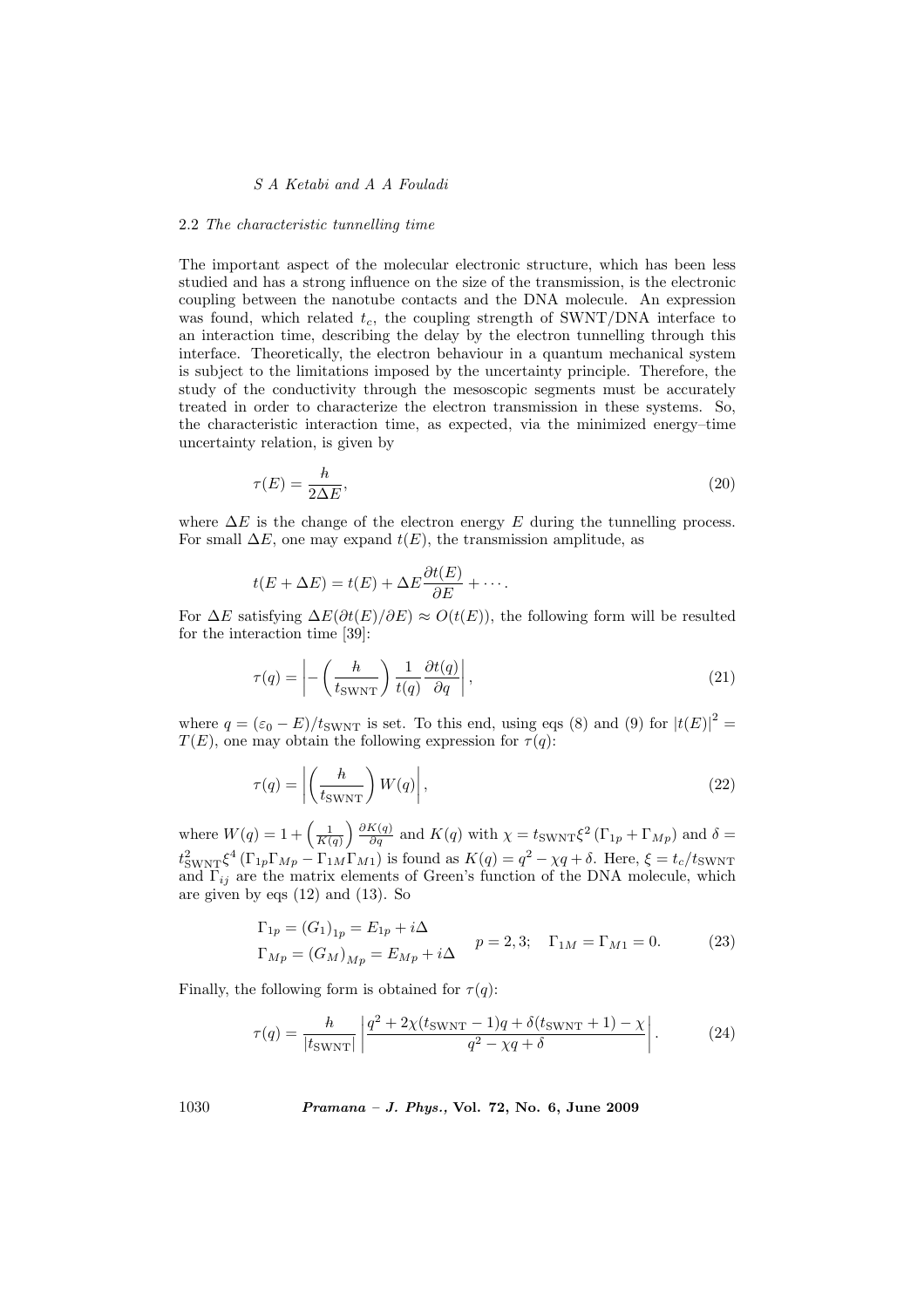Transport properties of poly(GACT)–poly(CTGA) DNA



Figure 2. Panels (a) and (b) show the electronic density of states (DOS) and the logarithm of the transmission coefficient vs. the dimensionless parameter  $Energy/t_{SWNT}$  for the SWNT/DNA/SWNT system. Using the model parameters as mentioned in table 1, we set  $t_{\text{SWNT}} = -3$  eV,  $t_c = 0.4$  eV and 32 bps for the DNA molecule. The SWNTs are considered to be armchair  $(5,5).$ 

### 3. Results and discussion

Based on the formalism described in §2, some significant properties of the electronic conduction of the SWNT/DNA/SWNT structure were studied. To proceed, we study the electronic density of states (DOS) and the electron transmission coefficient,  $T(E)$ , through the DNA molecule in the foregoing structure. Panels (a) and (b) in figure 2 illustrate the DOS and the logarithm of  $T(E)$  for the SWNT/DNA/SWNT structure, respectively. The DNA molecule has 32 base pairs (bps) and the SWNT electrodes are considered to be armchair (5,5). Here, the SWNT/molecule coupling strength and the hopping integral in the SWNT structure are set  $t_c = 0.4$  eV and  $t_{\text{SWNT}} = -3$  eV, respectively. Figure 2 displays the four allowed bands for poly(GACT)–poly(CTGA) structure, which are separated, from left to right, by the relatively broad gaps  $\Delta_{\text{GA}} = 0.594 \text{ eV}, \Delta_{\text{AC}} = 0.432$ eV and  $\Delta_{CT} = 0.525$  eV. As expected, the states in the guanine band have more contribution to the charge conduction. This may be attributed to the richness of  $\pi$ -orbitals on the base of guanine [22]. In addition, as mentioned in table 1, the on-site potential of guanine is lower than that of cytosine, adenine and thymine.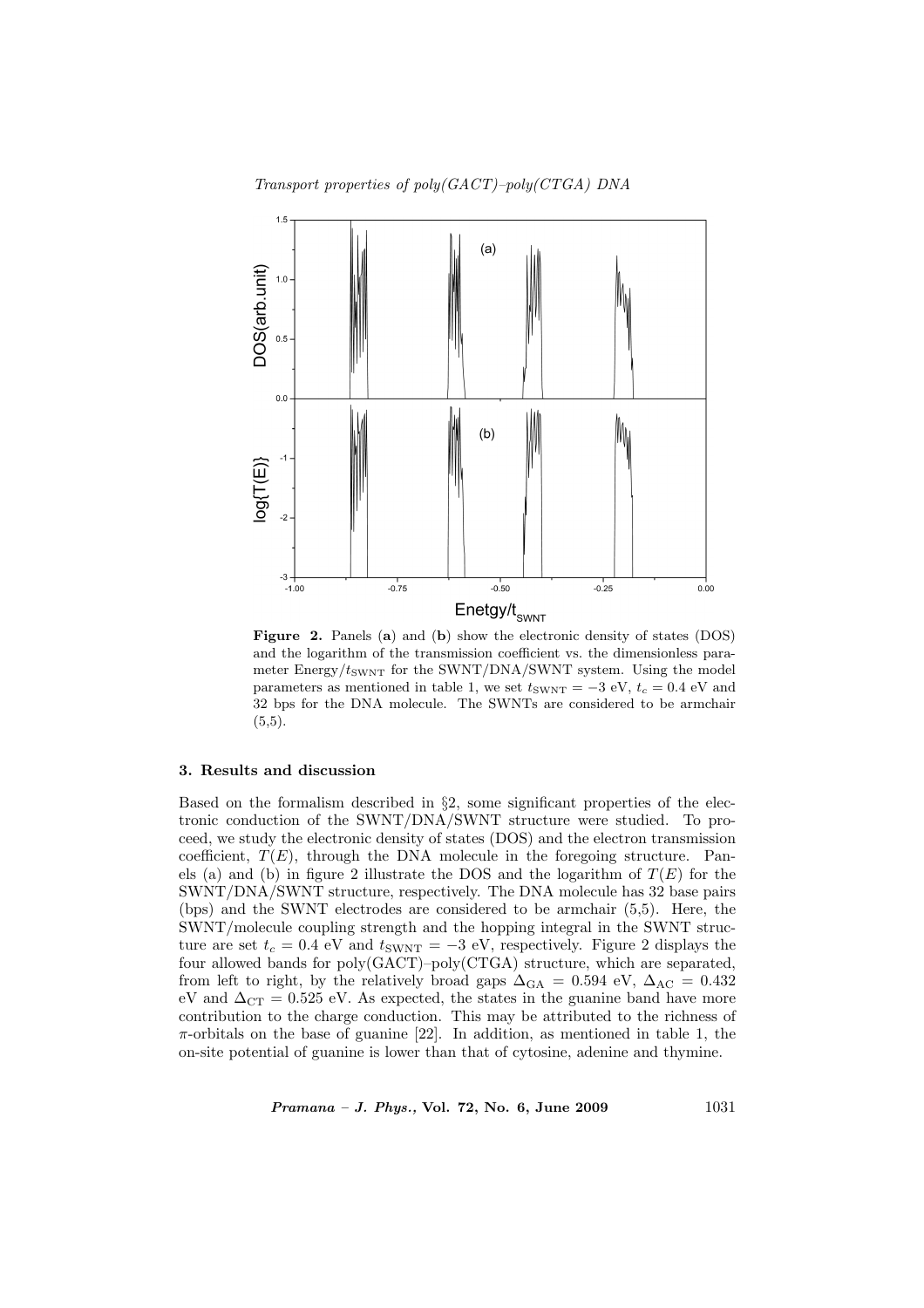S A Ketabi and A A Fouladi



Figure 3. The current–voltage characteristics of the DNA molecule for low temperature  $(T = 3 K$ , step-wise curve) and room temperature  $(T = 300 K$ , smoothed curve) in the SWNT/DNA/SWNT system. Here, for armchair  $(5,5)$ nanotubes as the electrodes,  $t_{\text{SWNT}} = -3$  eV,  $t_c = 0.4$  eV and 32 bps are set for the DNA molecule.

The current–voltage  $(I-V)$  characteristic of the system is shown in figure 3. To calculate the current through the SWNT/DNA/SWNT structure, we consider the standard transport formalism of electric current under an applied potential bias of V [29,39]:

$$
I = \frac{2e}{h} \int_{-\infty}^{+\infty} dET(E)W(E - E_{\rm F}; eV), \tag{25}
$$

where  $T(E)$  denotes the electron transmission coefficient of the DNA molecule in the SWNT/DNA/SWNT structure and  $E_F$  is the Fermi energy of the electrodes:

$$
W(E, eV) = f(E) - f(E + eV),
$$
\n(26)

with the Fermi function  $f(E) = (e^{\beta E} + 1)^{-1}$  and  $\beta = (k_B T)^{-1}$ . The above Fermi function is the difference between the charge distributions before and after the transport [38,39]. The driving force, here, is the electric potential bias. Figure 3 shows the  $I-V$  characteristics for temperatures of 3 and 300 K in step-wise and smoothed curves, respectively.

The  $I-V$  curves clearly show a nonlinear dependence. Our results represent a good qualitative agreement with the electronic structure of the system (figure 2) along the zero current part of the  $I-V$  curves. In other words, despite the existence of the band gap with the average magnitude of  $\cong$ 0.517 eV between nucleobase bands, the low-voltage parts of the I–V curves shows a zero-current gap  $\cong 2$  V,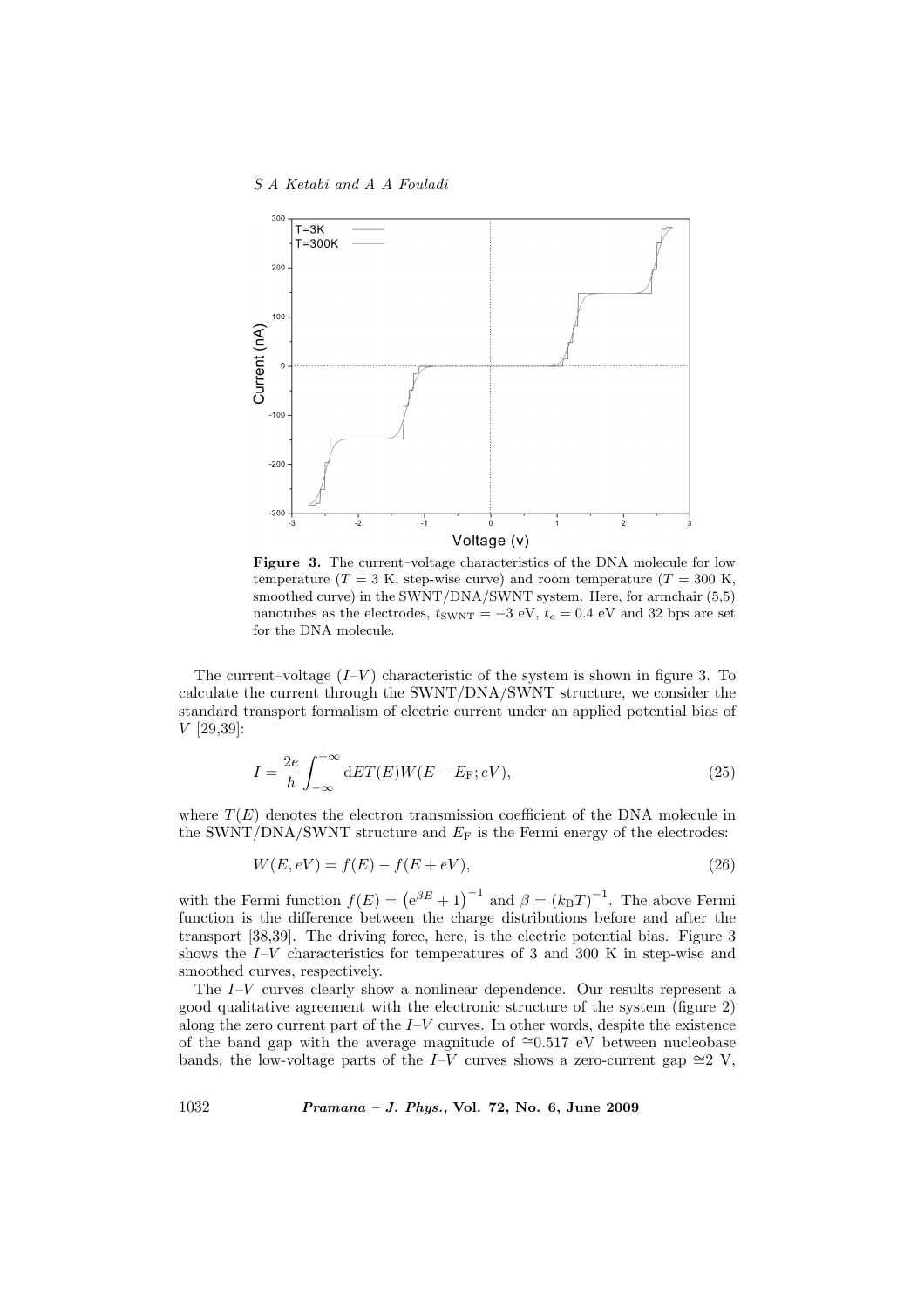Transport properties of poly(GACT)–poly(CTGA) DNA



Figure 4. A plot which shows the interaction time (in units of femtosecond) vs.  $t_c$  for the SWNT/DNA/SWNT system. Using the model parameters as mentioned in table 1, we set  $t_{\text{SWNT}} = -3$  eV and 32 bps for the DNA molecule. The SWNTs are considered to be armchair (5,5).

which reflect that many of the electronic states close to the gaps in the electronic structure have a very low transmission probability.

Also, the steps in the  $I-V$  curve, at low temperature, may be explained as the result of the fragmented electronic structure of the system. However, as the temperature increases, this feature is modified, whilst at higher temperatures, the step-wise part of the I–V curve is smoothed, as expected.

Using eq. (24) and considering the electrons with energies near Fermi energy ( $E_F$ ), figure 4 shows the results of the numerical calculations for  $\tau(q_f)$  with  $q_f = (\varepsilon_0 - E_F)/t_{\text{SWNT}}$  vs. different values of  $t_c$  for a DNA molecule with 32 bps. From figure 4, the strong dependence of  $\tau(q_f)$  on the magnitude of  $t_c$  can be clearly seen. We see that the interaction time  $\tau(q_f)$  decreases rapidly when the coupling strength of the SWNT/DNA interface, i.e.,  $t_c$  increases and will be relatively constant and approaches zero for  $t_c \geq 0.4$  eV. In fact, increasing  $t_c$  to the values more than 0.4 eV leads to a considerable enhancement of the conductance of the system. Our results show, once  $t_c$  drops below  $\approx 0.4 \text{ eV}$ , that a significant retardation occurs in the electron transmission at energies near the Fermi level  $(E_F)$ . It explains the additional time it takes to transmit an electron through the SWNT/DNA interface.

Figure 5 illustrates the differential conductance of the system for some selected armchair nanotubes with different tube diameters as the electrode. We find that, as the tube radius  $(R)$  increases, the conductance of the system considerably increases. Compared with the most experimentally observed carbon nanotube sizes, there is a tiny gap in the armchair nanotube types which arises from the curvature effects [40]. Thus, the increase of the tube diameter gives rise to the decrease of the resistance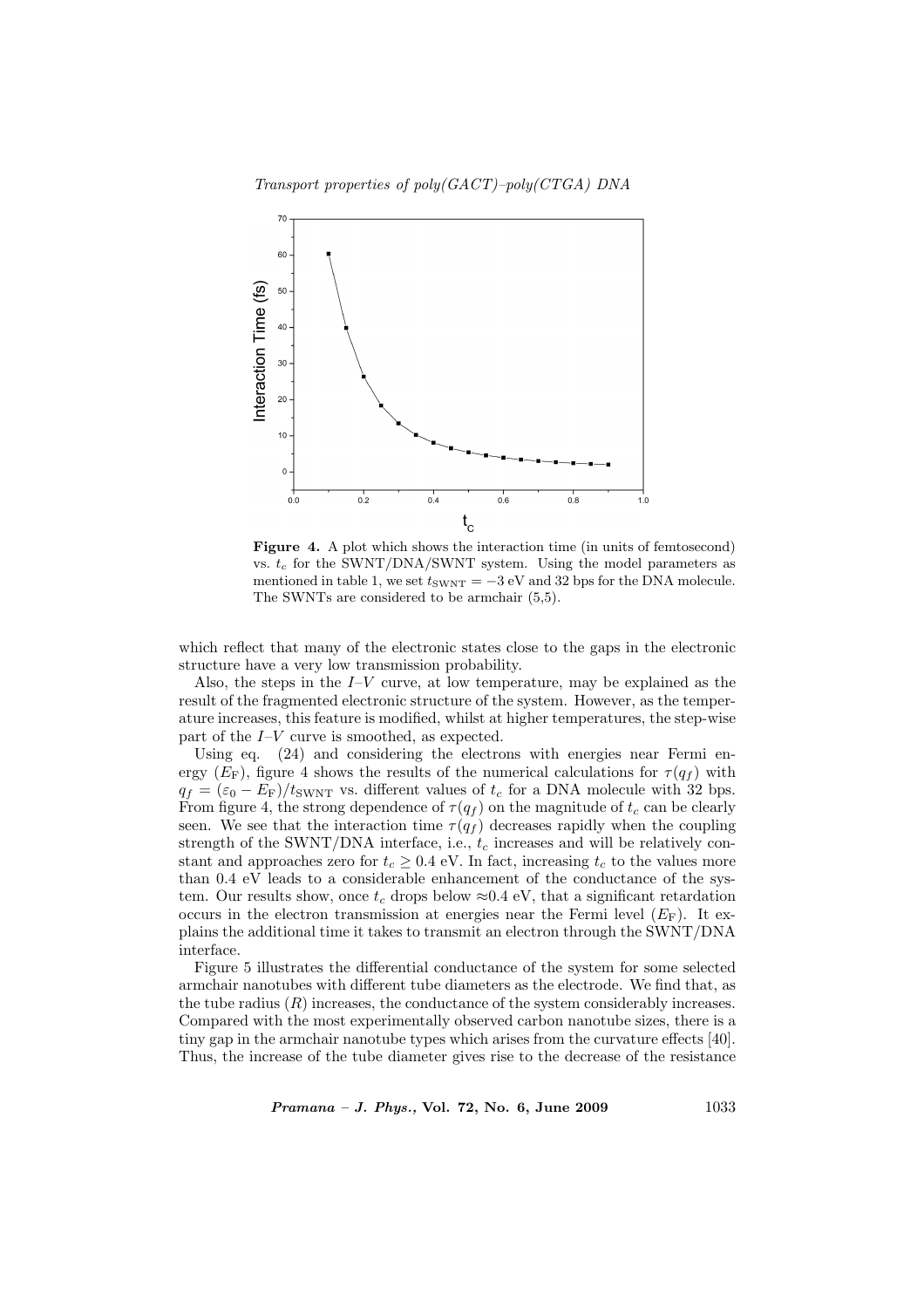

**Figure 5.** The differential conductance (in units of  $g_0$ ) vs. the tube diameter of electrodes with  $t_{\text{SWNT}} = -3$  eV,  $t_c = 0.4$  eV and 32 bps for the DNA molecule in the model structure.

[41] and also the decrease in the gap as  $1/R^2$  [42] and causes a large enhancement in the conductance of the system.

The calculations of  $\tau(q_f)$  for the DNA model molecules have been done with different number of cells. In other words, the behaviour of the interaction time  $\tau(q_f)$  has been studied for the DNA molecules of different lengths. As expected [27], figure 6 shows, when the number of cells, in the presented model for the DNA increase, the interaction time increases linearly. In this way, the number of cells has been increased from 15 to 160.

#### 4. Conclusion

Some significant electronic conduction properties of the poly(GACT)–poly(CTGA) DNA molecule in the SWNT/DNA/SWNT system have been studied using the methodology described in §2. In the framework of the ladder model, we consider the DNA molecule with  $32$  base pairs as a planar molecule containing M cells and four further sites in each cell, sandwiched between two semi-infinite armchair single-walled carbon nanotubes as the nanoelectrode. Having calculated the  $I-V$ characteristics, our results suggest a good agreement with the electronic structure of the DNA in the ladder model. Also, an interaction time which explains the additional time it takes to transmit an electron through the SWNT/DNA interface in SWNT/DNA/SWNT structure has been calculated. Our results show that, in the presented model, the interaction time increases linearly with the cell number of the DNA. In addition, we find that the increase of the tube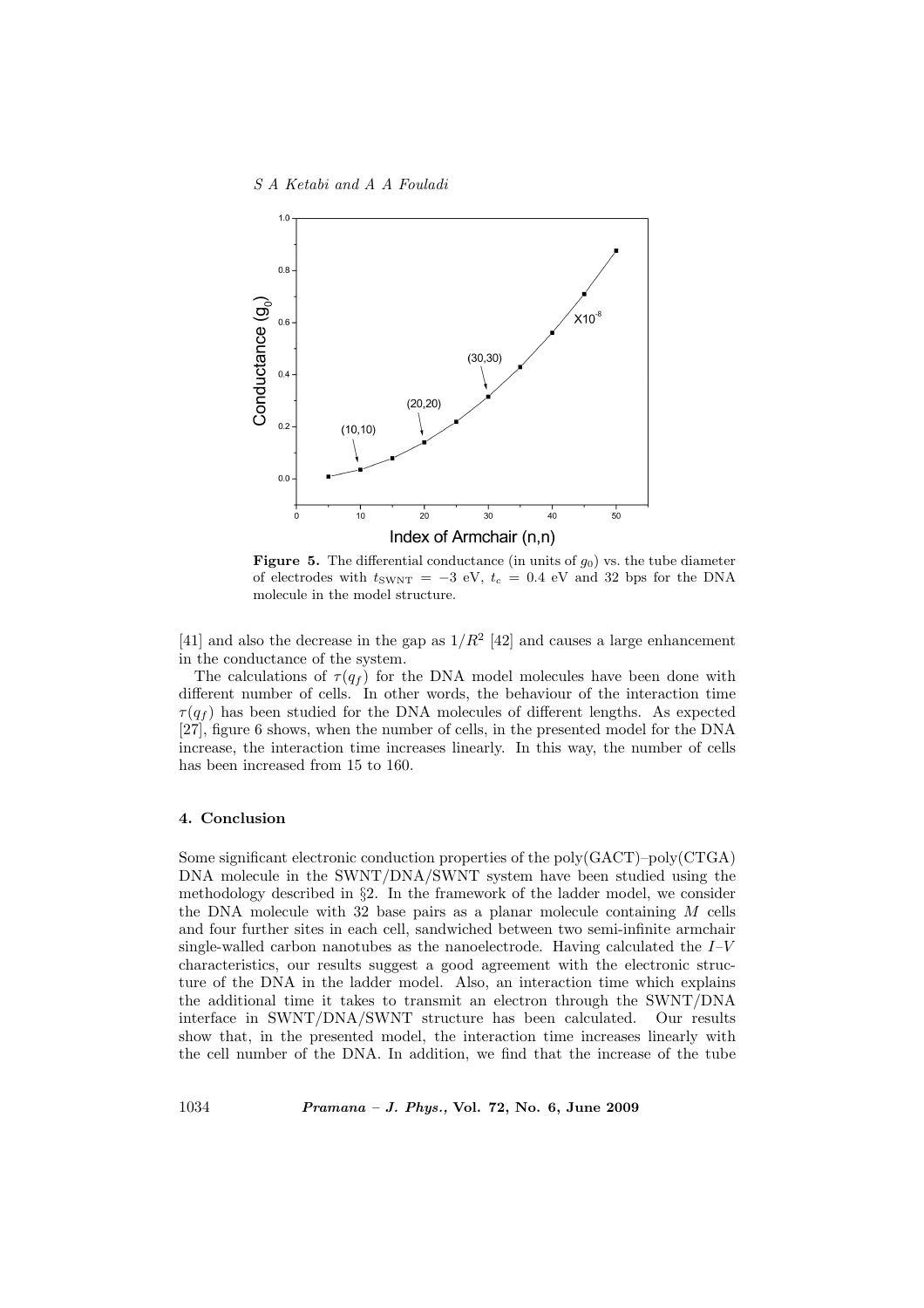Transport properties of poly(GACT)–poly(CTGA) DNA



Figure 6. A plot displaying the linear increase of the interaction time (in femtosecond) as a function of cell number of the DNA ladder model. Using the model parameters of table 1, we set  $t_{\text{SWNT}} = -3$  eV and  $t_c = 0.4$  eV. The SWNTs are considered to be armchair (5,5).

diameter of the electrodes gives rise to a large enhancement in the conductance of the system.

#### References

- [1] G Cuniberti, L Craco, D Porath and C Dekker, Phys. Rev. B65, 241314 (2002)
- [2] I L Garzon, E Artacho, M R Beltran, A Garcia, J Junquera, K Michaelian, P Ordejon, D Sanchez-Portal and J M Soler, Nanotechnology 12, 126 (2001)
- [3] A Rakitin, P Aich, C Papadopoulos, Y Kobzar, A S Vedeneev, J S Lee and J M Xu, Phys. Rev. Lett. 86, 3670 (2001)
- [4] P Qi, A Javey, M Rolandi, Q Wang, E Yenilmez and H Dai, J. Am. Chem. Soc. 126, 11774 (2004)
- [5] T K Sasaki, A Ikegami, M Mochizuki, N Aoki and Y Ochiai, IPAP Conf. Series 5, No. 297 (2004)
- [6] B W Smith, R M Russo, S B Chikkannanavar, F Stercel and D E Luzzi, MRS Proceedings 706, Fall Meeting Symposium Z (3.13) (2001)
- [7] G Cuniberti, R Gutierrez, G Fagas, F Grossmann, K Richter and R Schmidt, Physica E12, 749 (2002)
- [8] G C Liang, A W Ghosh, M Paulsson and S Datta, Phys. Rev. B69, 115302 (2004)
- [9] J Guo, J Wang, E Polizzi, S Datta and M Lundstrom, IEEE Trans. Nanotech. 2, 329 (2003)
- [10] R G Endres, D L Cox and R R P Singh, Rev. Mod. Phys. 76, 195 (2004)
- [11] D Porath, G Cuniberti and R di Felice, Topics in current chemistry (Springer, Berlin, 2004) Vol. 237, p. 183